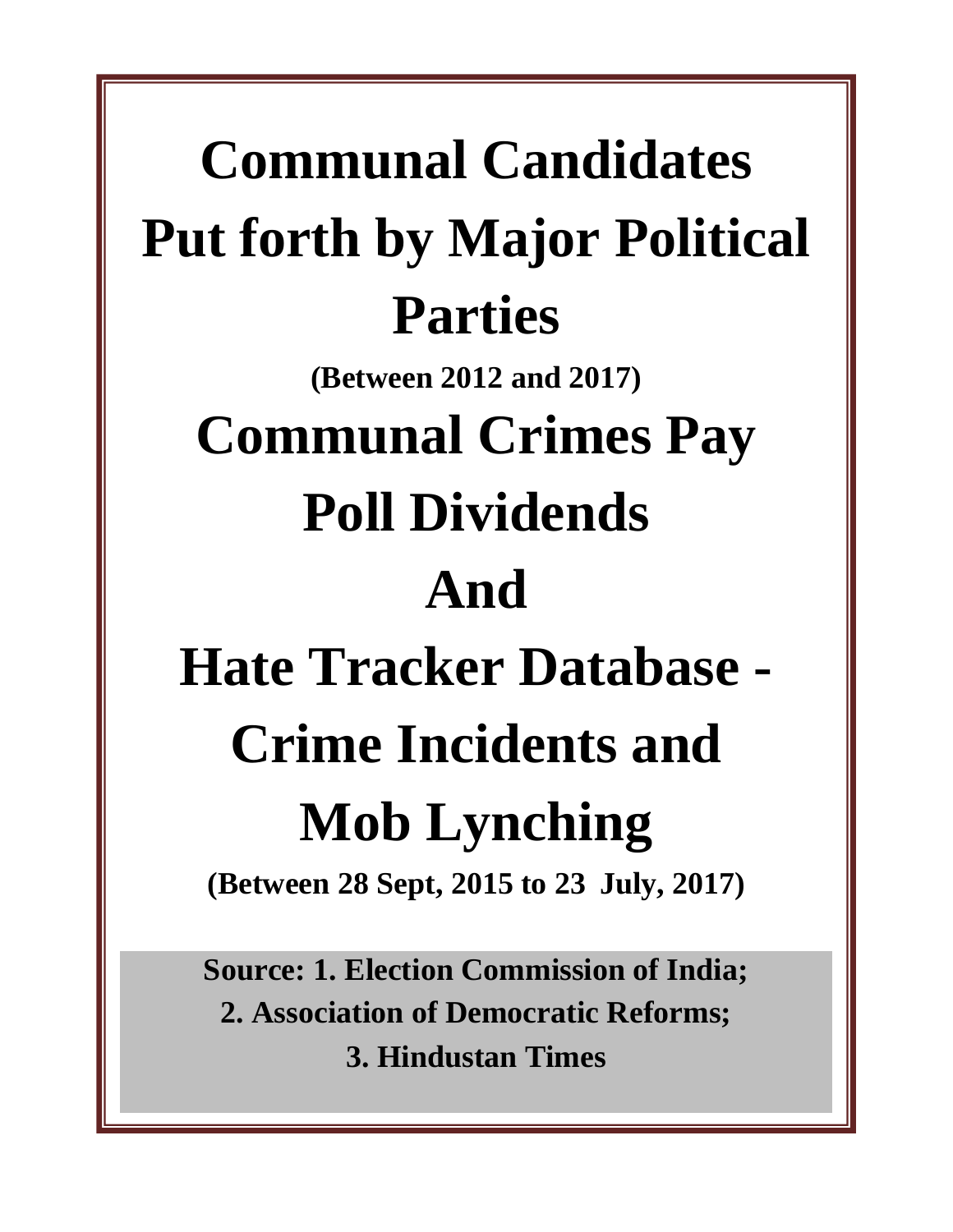# **Communal Crimes Pay Poll Dividends**

| S. No.                                                                         | Party            | <b>Percentage of Communal Candidates</b> |              |  |
|--------------------------------------------------------------------------------|------------------|------------------------------------------|--------------|--|
| $\mathbf{1}$                                                                   | <b>BJP</b>       | 1.29                                     |              |  |
| $\overline{2}$                                                                 | <b>Shiv Sena</b> | 0.92                                     |              |  |
| $\mathbf{3}$                                                                   | SP               | 0.73                                     |              |  |
| 4                                                                              | <b>NCP</b>       | 0.43                                     |              |  |
| 5                                                                              | AITC#            | 0.37                                     |              |  |
| 6                                                                              | <b>CPI</b>       | 0.35                                     |              |  |
| $\overline{7}$                                                                 | <b>BSP</b>       | 0.35                                     |              |  |
| 8                                                                              | Cong             | 0.34                                     |              |  |
| $\boldsymbol{9}$                                                               | <b>AAP</b>       | 0.33                                     |              |  |
| 10                                                                             | <b>BMP</b> *     | 0.29                                     |              |  |
| 11                                                                             | Ind.             | 0.16                                     |              |  |
| 12                                                                             | CPI(M)           | 0.0                                      |              |  |
| <b>Candidates won</b>                                                          |                  | Percentage of<br><b>Candidates Won</b>   | Numbers**    |  |
| Not charged with any Crime                                                     |                  | 6                                        | 2550 (41438) |  |
| <b>Charged with or convicted of Non-Communal Crimes</b>                        |                  | 14                                       | 1201 (8649)  |  |
| <b>Charged with or convicted of Communal Crimes</b>                            |                  | 28                                       | 53 (187)     |  |
| Source: 1. Election Commission of India; 2. Association of Democratic Reforms; |                  |                                          |              |  |

**Source: 3. Hindustan Times, July 27, 2017**

**BMP\* = Bahujan Mukti Party; AITC# = All India Trinamool Congress**

**\*\* Figures in brackets are Total candidates**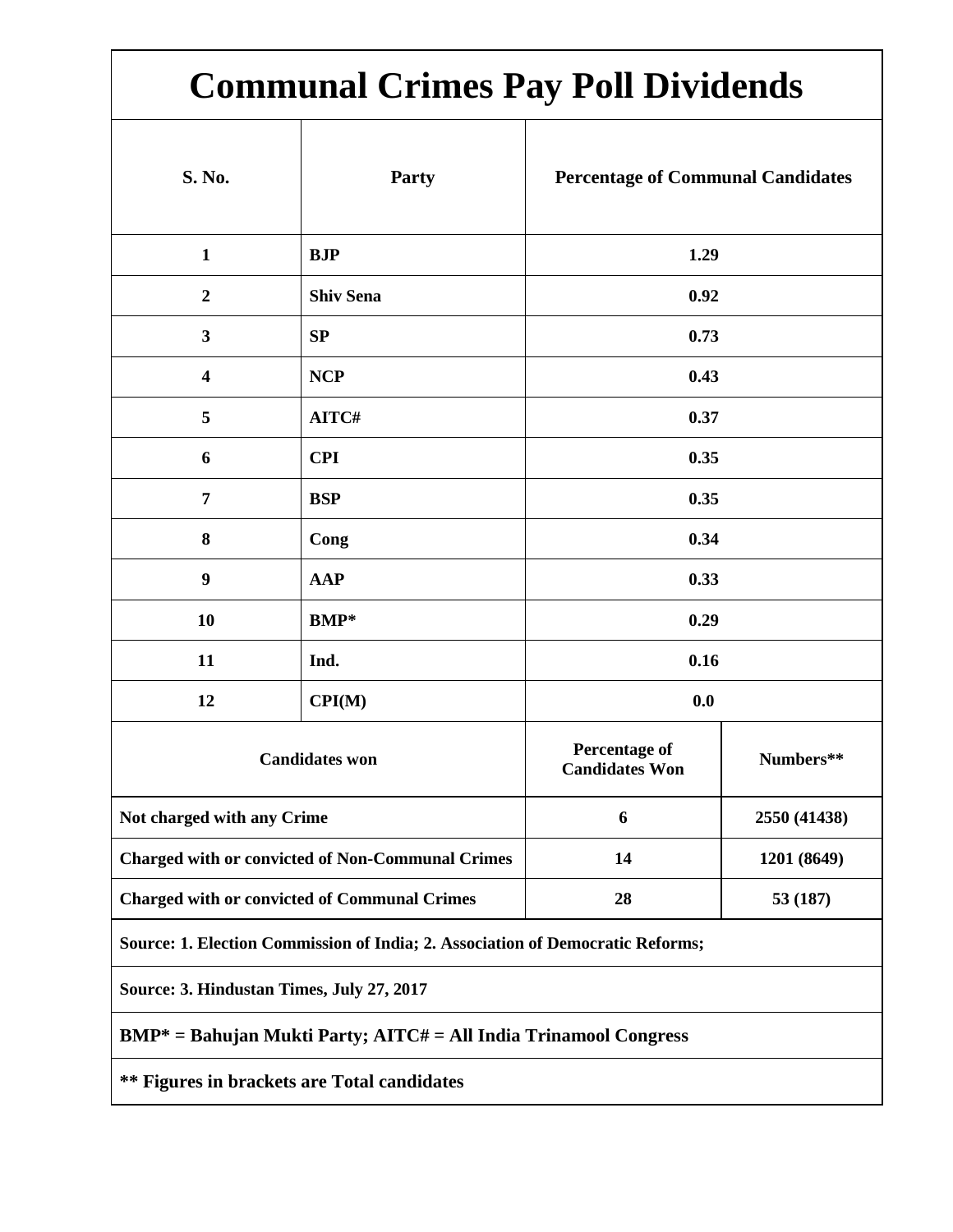

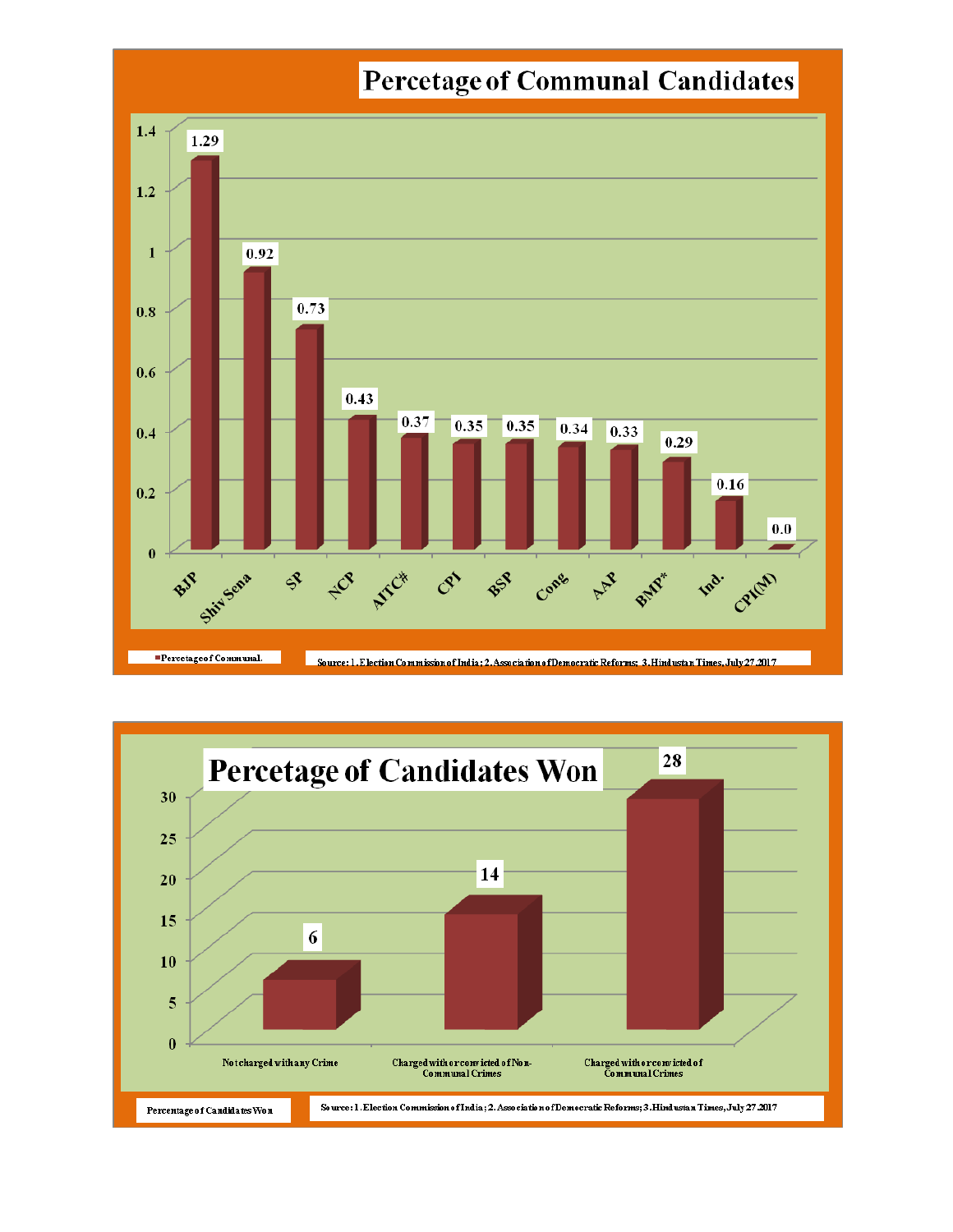#### **As per Hindustan Times Hate Tracker database,**

#### **Total Crime Incidents took place were 125**

#### **Between 28 Sept, 2015 to 23 July, 2017**

| Racist Incidents counts to          | 45        |
|-------------------------------------|-----------|
| Beef Incidents counts to            | 53        |
| Inter-Religious Incidents counts to |           |
| Communal Issues Incidents counts to | $1\Delta$ |



#### Total No of Death in 125 Incidents counts to 35

Out of which Muslims counts to 19